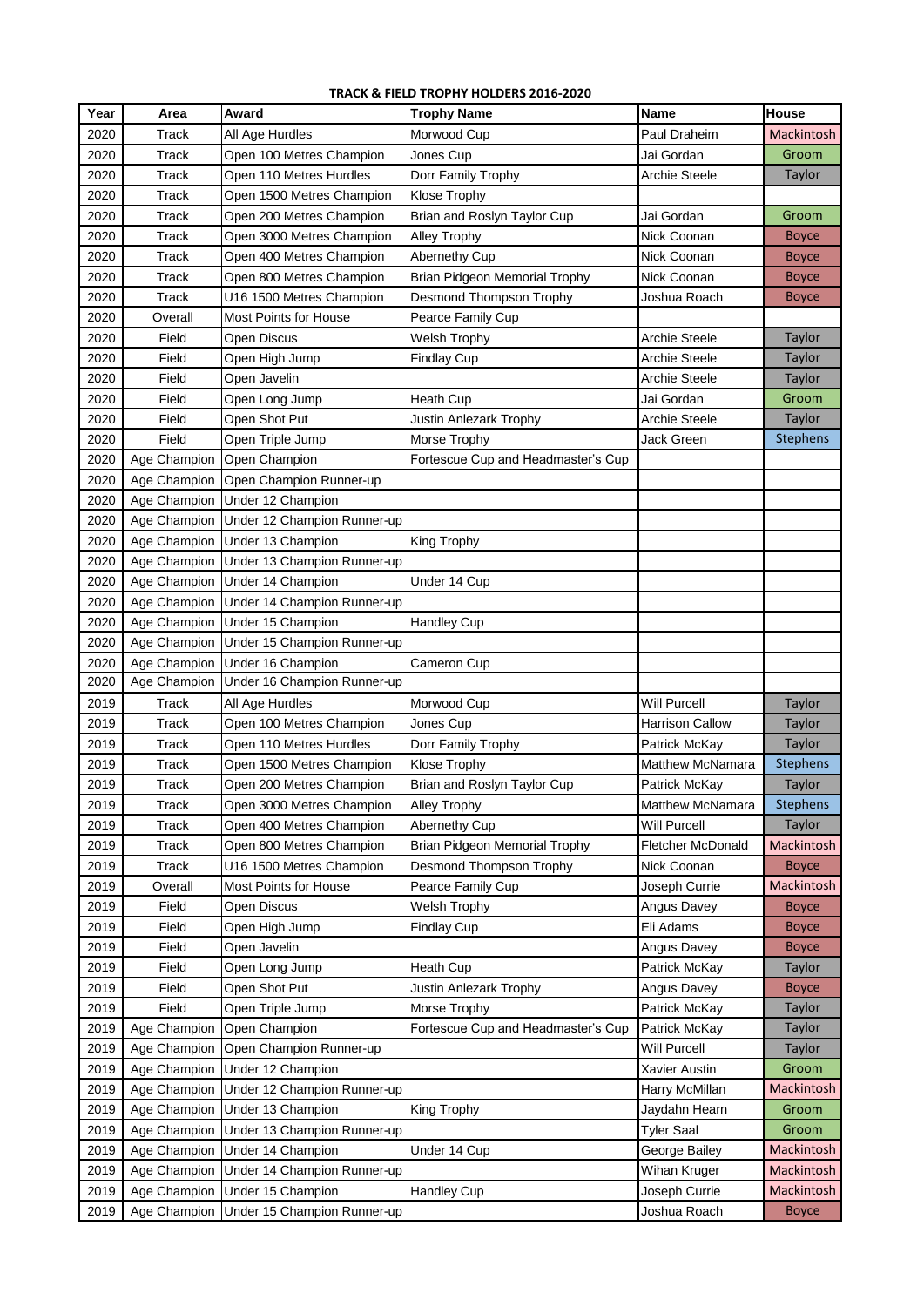| 2019         | Age Champion                 | Under 16 Champion                                | Cameron Cup                          | Nick Coonan                    | <b>Boyce</b>               |
|--------------|------------------------------|--------------------------------------------------|--------------------------------------|--------------------------------|----------------------------|
| 2019         | Age Champion                 | Under 16 Champion Runner-up                      |                                      | Max Schutt                     | Groom                      |
| 2018         | Track                        | All Age Hurdles                                  | Morwood Cup                          | Allister Cameron               | Groom                      |
| 2018         | Track                        | Open 100 Metres Champion                         | Jones Cup                            | <b>Allister Cameron</b>        | Groom                      |
| 2018         | Track                        | Open 110 Metres Hurdles                          | Dorr Family Trophy                   | <b>Allister Cameron</b>        | Groom                      |
| 2018         | Track                        | Open 1500 Metres Champion                        | Klose Trophy                         | Fynn Donaldson                 | <b>Stephens</b>            |
| 2018         | Track                        | Open 200 Metres Champion                         | Brian and Roslyn Taylor Cup          | Nicholas Simpson               | Mackintosh                 |
| 2018         | Track                        | Open 3000 Metres Champion                        | Alley Trophy                         | Fynn Donaldson                 | <b>Stephens</b>            |
| 2018         | Track                        | Open 400 Metres Champion                         | Abernethy Cup                        | Angus Clark                    | <b>Boyce</b>               |
| 2018         | Track                        | Open 800 Metres Champion                         | Brian Pidgeon Memorial Trophy        | Fynn Donaldson                 | <b>Stephens</b>            |
| 2018         | Track                        | U16 1500 Metres Champion                         | Desmond Thompson Trophy              | Alex Munster                   | Boyce                      |
| 2018         | Overall                      | Most Points for House                            | Pearce Family Cup                    | Archie Steele                  | Taylor                     |
| 2018         | Field                        | Open Discus                                      | Welsh Trophy                         | Lachlan Martyn                 | Groom                      |
| 2018         | Field                        | Open High Jump                                   | <b>Findlay Cup</b>                   | Samuel Hicks                   | Boyce                      |
| 2018         | Field                        | Open Javelin Trophy                              |                                      | Will Flynn                     | Groom                      |
| 2018         | Field                        | Open Long Jump                                   | <b>Heath Cup</b>                     | Lachlan Martyn                 | Groom                      |
| 2018         | Field                        | Open Shot Put                                    | Justin Anlezark Trophy               | Ronin Hassall                  | Taylor                     |
| 2018         | Field                        | Open Triple Jump                                 | Morse Trophy                         | Sam Green                      | <b>Stephens</b>            |
| 2018         | Age Champion                 | Open Champion                                    | Fortescue Cup and Headmaster's Cup   | Allister Cameron               | Groom                      |
| 2018         | Age Champion                 | Open Champion Runner-up                          |                                      | Fynn Donaldson                 | <b>Stephens</b>            |
| 2018         | Age Champion                 | Under 12 Champion                                |                                      | Cooper Harm                    | Groom                      |
| 2018         | Age Champion                 | Under 12 Champion Runner-up                      |                                      | Luke Silver                    | Boyce                      |
| 2018         | Age Champion                 | Under 13 Champion                                | King Trophy                          | George Bailey                  | <b>Mackintosh</b>          |
| 2018         | Age Champion                 | Under 13 Champion Runner-up                      |                                      | Reghan Bayles                  | <b>Boyce</b>               |
| 2018         | Age Champion                 | Under 14 Champion                                | Under 14 Cup                         | Paul Draheim                   | Mackintosh                 |
| 2018         | Age Champion                 | Under 14 Champion Runner-up                      |                                      | Mac Flegler                    | Mackintosh                 |
| 2018         | Age Champion                 | Under 15 Champion                                | Handley Cup                          | Archie Steele                  | Taylor                     |
| 2018         | Age Champion                 | Under 15 Champion Runner-up                      |                                      | Nick Coonan                    | Boyce                      |
| 2018         | Age Champion                 | Under 16 Champion                                | Cameron Cup                          | Patrick McKay                  | Taylor                     |
| 2018         | Age Champion                 | Under 16 Champion Runner-up                      |                                      | Angus Davey                    | <b>Boyce</b>               |
| 2017         | Track                        | All Age Hurdles                                  | Morwood Cup                          | Joseph Scott                   | <b>Stephens</b>            |
| 2017         | Track                        | Open 100 Metres Champion                         | Jones Cup                            | Max Mason                      | <b>Stephens</b>            |
| 2017         | Track                        | Open 110 Metres Hurdles                          | Dorr Family Trophy                   | <b>Harry Cottle</b>            | Boyce                      |
| 2017         | Track                        | Open 1500 Metres Champion                        | Klose Trophy                         | <b>Bryn Winter</b>             | <b>Stephens</b>            |
| 2017         | Track                        | Open 200 Metres Champion                         | Brian and Roslyn Taylor Cup          | Max Mason                      | <b>Stephens</b>            |
| 2017         | Track                        | Open 3000 Metres Champion                        | <b>Alley Trophy</b>                  | <b>Bryn Winter</b>             | <b>Stephens</b>            |
| 2017         |                              |                                                  |                                      |                                |                            |
| 2017         | Track                        | Open 400 Metres Champion                         | Abernethy Cup                        | Joseph Scott                   | <b>Stephens</b>            |
|              | <b>Track</b>                 | Open 800 Metres Champion                         | <b>Brian Pidgeon Memorial Trophy</b> | <b>Bryn Winter</b>             | <b>Stephens</b>            |
| 2017         | Track                        | U16 1500 Metres Champion                         | Desmond Thompson Trophy              | <b>Teketel Tyson</b>           | Taylor                     |
| 2017         | Overall                      | Most Points for House                            | Pearce Family Cup                    | Patrick McKay                  | Taylor                     |
| 2017         | Field                        | Open Discus                                      | Welsh Trophy                         | James Scott                    | Taylor                     |
| 2017         | Field                        | Open High Jump                                   | <b>Findlay Cup</b>                   | Jack McGrath                   | Groom                      |
| 2017         | Field                        | Open Javelin Trophy                              |                                      | Nathan Carroll                 | Mackintosh                 |
| 2017         | Field                        | Open Long Jump                                   | Heath Cup                            | Max Mason                      | <b>Stephens</b>            |
| 2017         | Field                        | Open Shot Put                                    | Justin Anlezark Trophy               | James Scott                    | Taylor                     |
| 2017         | Field                        | Open Triple Jump<br>Open Champion                | Morse Trophy                         | Joseph Scott                   | <b>Stephens</b>            |
| 2017         | Age Champion                 |                                                  | Fortescue Cup and Headmaster's Cup   | Joseph Scott                   | <b>Stephens</b>            |
| 2017         | Age Champion                 | Open Champion Runner-up                          |                                      | James Scott                    | <b>Taylor</b>              |
| 2017<br>2017 | Age Champion                 | Under 12 Champion                                |                                      | Nicholas Saal<br>Reghan Bayles | Taylor                     |
| 2017         | Age Champion                 | Under 12 Champion Runner-up<br>Under 13 Champion |                                      | Luke Broderick                 | <b>Boyce</b><br>Mackintosh |
| 2017         | Age Champion<br>Age Champion | Under 13 Champion Runner-up                      | King Trophy                          | Paul Draheim                   | Mackintosh                 |
| 2017         | Age Champion                 | Under 14 Champion                                | Under 14 Cup                         | <b>Archie Steele</b>           |                            |
| 2017         | Age Champion                 | Under 14 Champion Runner-up                      |                                      | Oliver Shuttleworth            | Taylor<br><b>Stephens</b>  |
| 2017         | Age Champion                 | Under 15 Champion                                | <b>Handley Cup</b>                   | Patrick McKay                  | <b>Taylor</b>              |
| 2017         | Age Champion                 | Under 15 Champion Runner-up                      |                                      | Harrison Weir                  | Groom                      |
| 2017         | Age Champion                 | Under 16 Champion                                | Cameron Cup                          | Callum Lyons                   | Mackintosh                 |
| 2017         | Age Champion                 | Under 16 Champion Runner-up                      |                                      | Allister Cameron               | Groom                      |
| 2016         | Track                        | All Age Hurdles                                  | Morwood Cup                          | Lane Hewett                    | <b>Boyce</b>               |